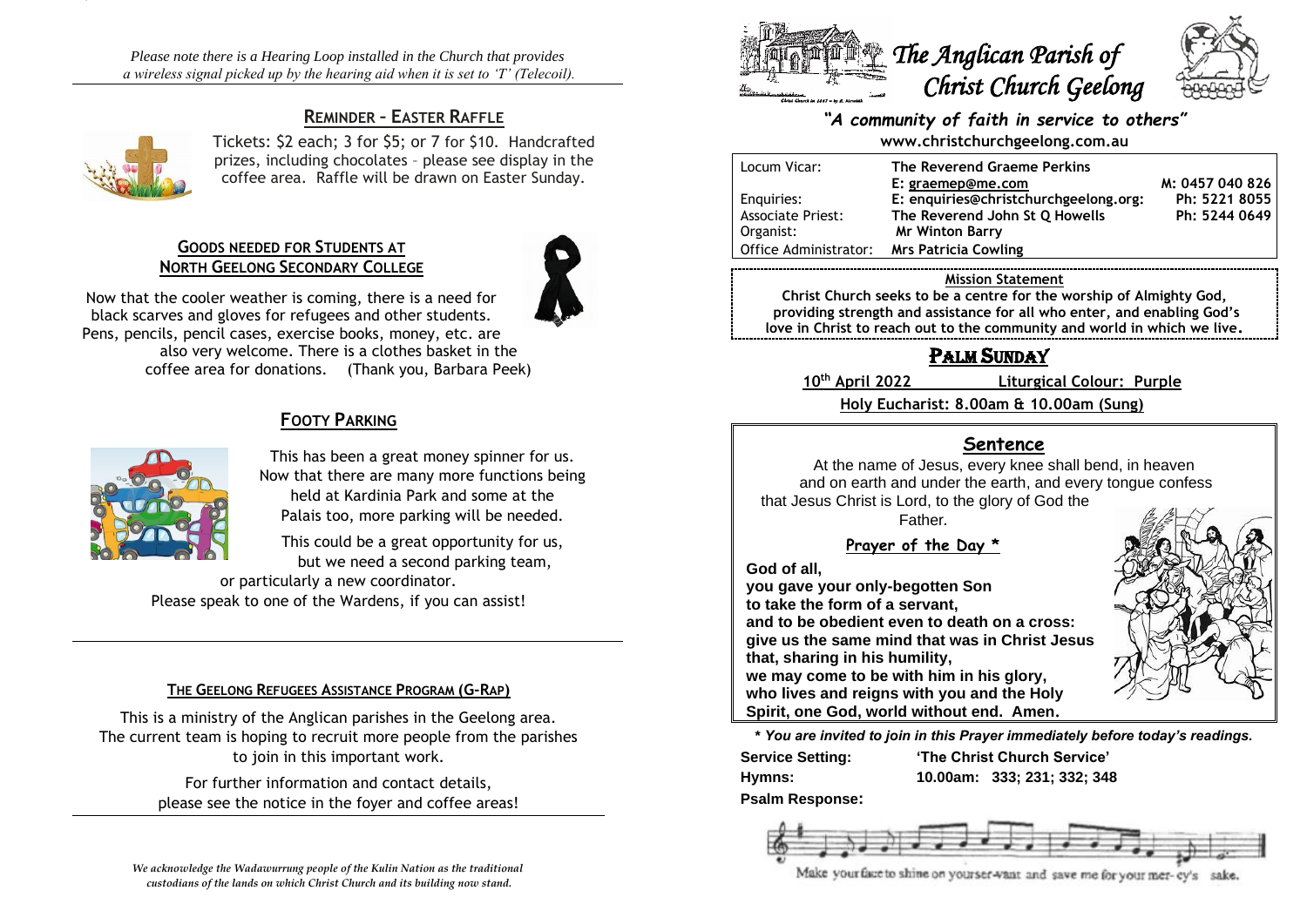*Music reproduced under Copyright Licences 245395/245405*